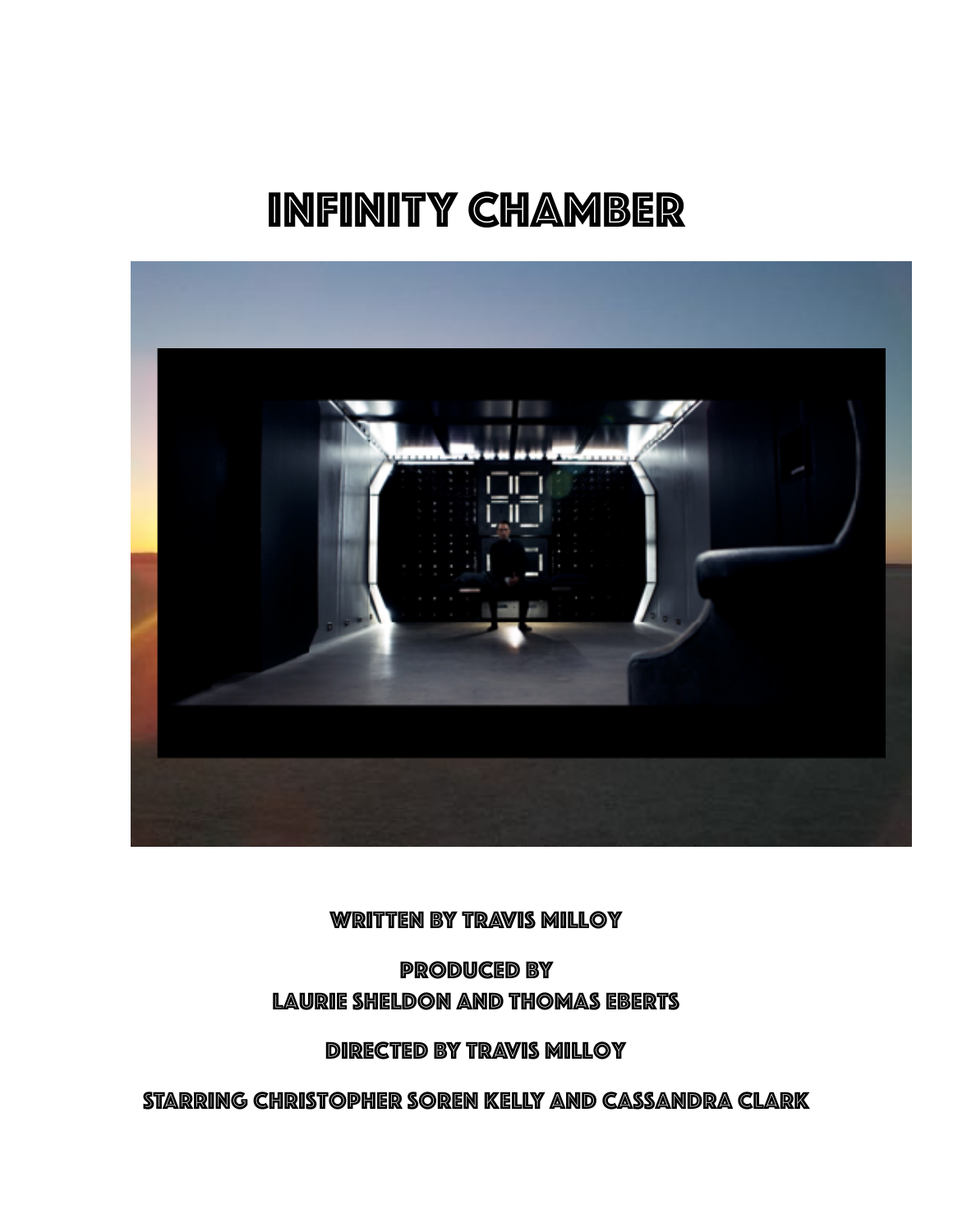# THE CAST



**CHRISTOPHER SOREN KELLY** is most well known as the lead in the critically acclaimed cult sci-fi hit, "INK." He has directed three award winning short films in the past few years; CHASSEUR, I'M RIGHT HERE and MONKEYS. Chris is currently in post-production on his first written and directed full length feature, "THE TANGLE."



**CASSANDRA CLARK** is an actress, writer and director and has several films in post production. She appeared in Martin Scorseses' HBOs, VINYL and was featured in the JJ Abrams produced series, ROADIES in 2016. She has written and will direct "Carbon Copy" a play about her relationship with her father. "Carbon Copy" will premiere Spring, 2018 in New York City.



**JESSE D. ARROW** is a theater actor who co-founded and remains a co-creative director of the Los Angeles based theatre company, The Tavern Rakes. He has produced and directed six original plays over two seasons with the company and is gearing up for the third season.



**CAJARDO LINDSEY** is a film and theater actor based in Denver, Colorado. He has been nominated eleven times and has received seven awards for Best Actor. Cajardo has most recently appeared in "INDEPENDENCE DAY: Resurgence," directed by Roland Emmerich and "SHOT CALLER." directed by Ric Roman Waugh.





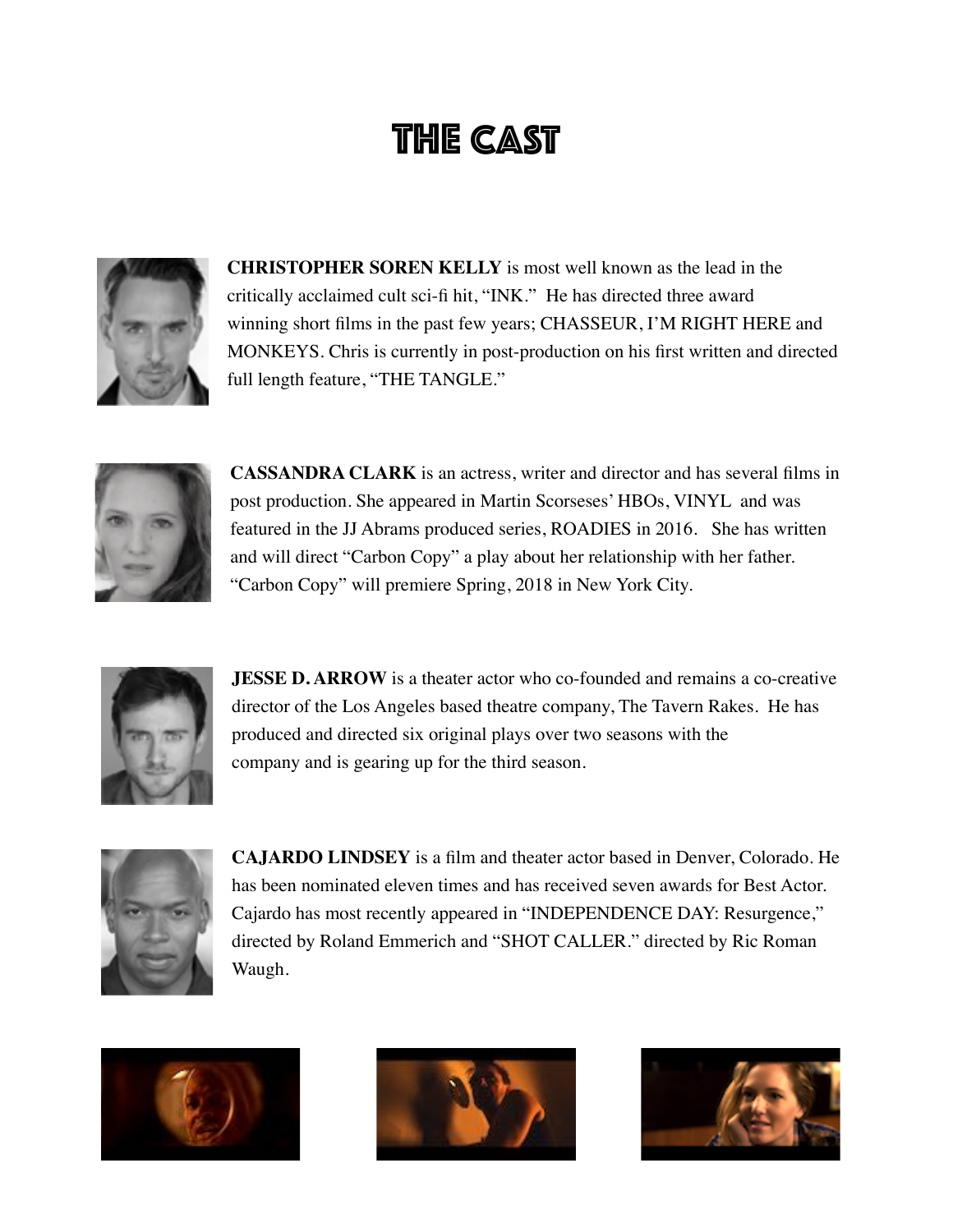## SYNOPSIS

From writer, executive producer Travis Milloy (PANDORUM) comes his first independently written, produced and directed film, INFINITY CHAMBER…a sci-fi thriller that ventures into the world of an automated justice system.

Shot in the back by government hit-men, Frank Lerner wakes up to find himself in a fully automated government prison. Howard, his LSO (Life Support Operator) provides food, drink and basic needs to keep Frank alive. Frank, through extensive and intensive mind interrogation is forced to relive the same day over and over until evidence is received of the crime he is accused of committing.



With each entry into his mind, more and more memories are observed and secrets become unravelled, but which are real and which are imagined? As war erupts and the outside world falls under attack, Frank finds himself cut off and trapped with a computer system that slowly begins to malfunction. He must venture into his own memory through the interrogation program in order to find a way of escaping, to get back to the woman he loves and the outside world... that may already be gone.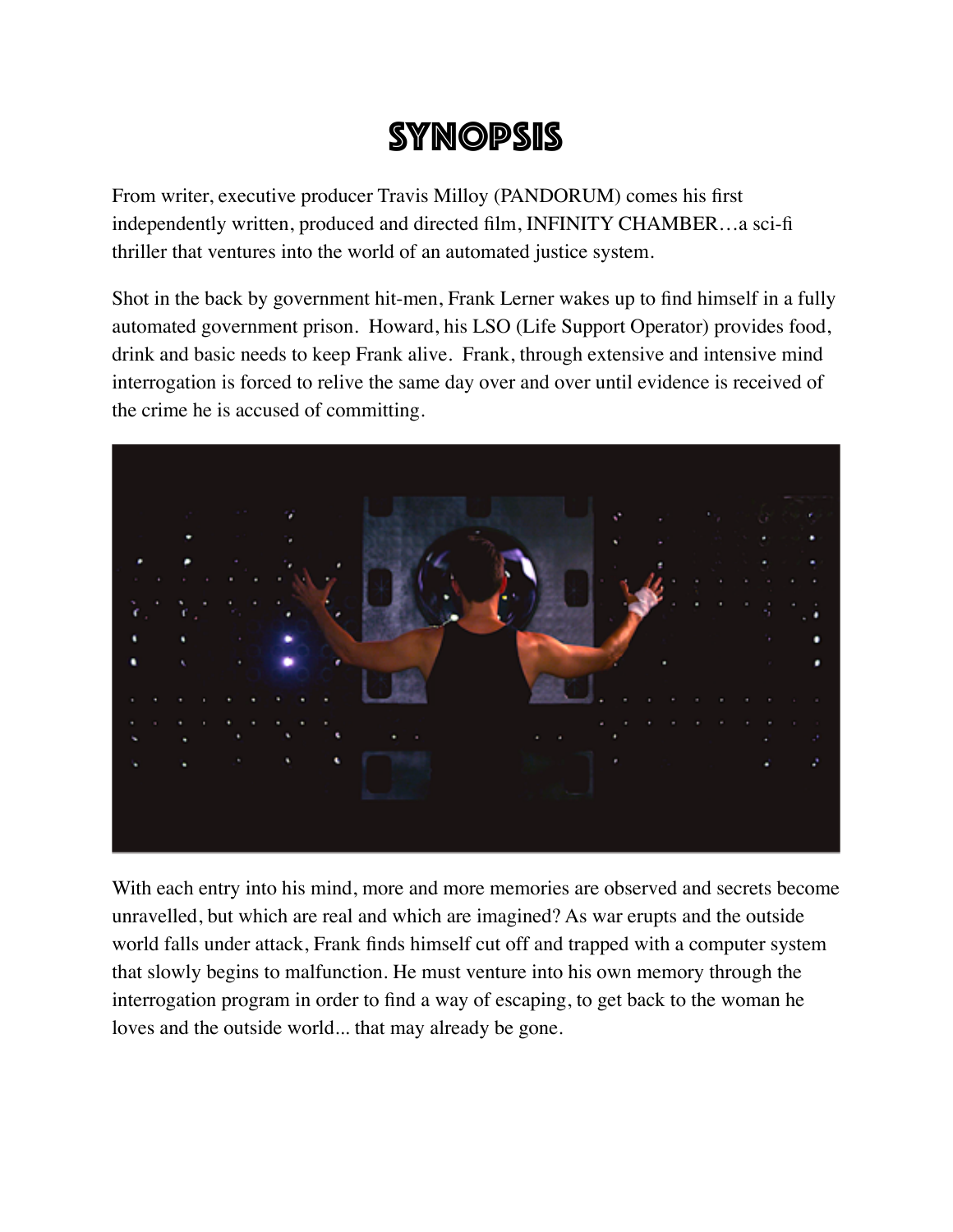## DIRECTORS STATEMENT

I'd always been searching for the right story to do as a very small independent film, something that was self contained, a low number of actors, something fairly easy to pull off with limited resources but had a strong story to drive it. "INFINITY CHAMBER" was that story but I had no idea the journey it would take me on.

The concept was sparked by a news story I saw telling of how prisons in America were becoming more automated in order to cut down on the number of guards and staff. I was fascinated by the notion of what would happen if our prisons and judicial systems became fully automated and what problems might occur if there was a glitch in the technology.

I've always been intrigued by our growing dependance on technology and our societies connection with devices, so that became the back-bone of the story, of what would happen to a person if the only communication and connection was with artificial entities. How long could someone survive emotionally with nothing but machines?

Making a movie is a daunting venture and it's easy to convince yourself to wait until the time is right, so I decided to force myself with a no turning back clause. I rented an industrial space and started building the set while I was writing the script with the notion that since I was already spending money and efforts, it'd be foolish to give up. It worked because I spent a year building the set and when it was complete, there was no going back. With an extremely limited budget, the set was constructed from any and all low cost items I could find and salvage.

We began production, one that would take us across numerous states, from the deserts of California, to the back alleys of Los Angeles, to the Rocky Mountains of Colorado and downtown Denver.

It was an adventurous journey that took several years and despite the difficulties of operating with limited resources, I was lucky enough to be joined by an incredible group of talented and passionate people who helped create a very small, yet unique hybrid of a movie. It's a post apocalyptic thriller, a technological suspense thriller, a love story and mostly a film that explores the true bond between friends, whether they are human or machine.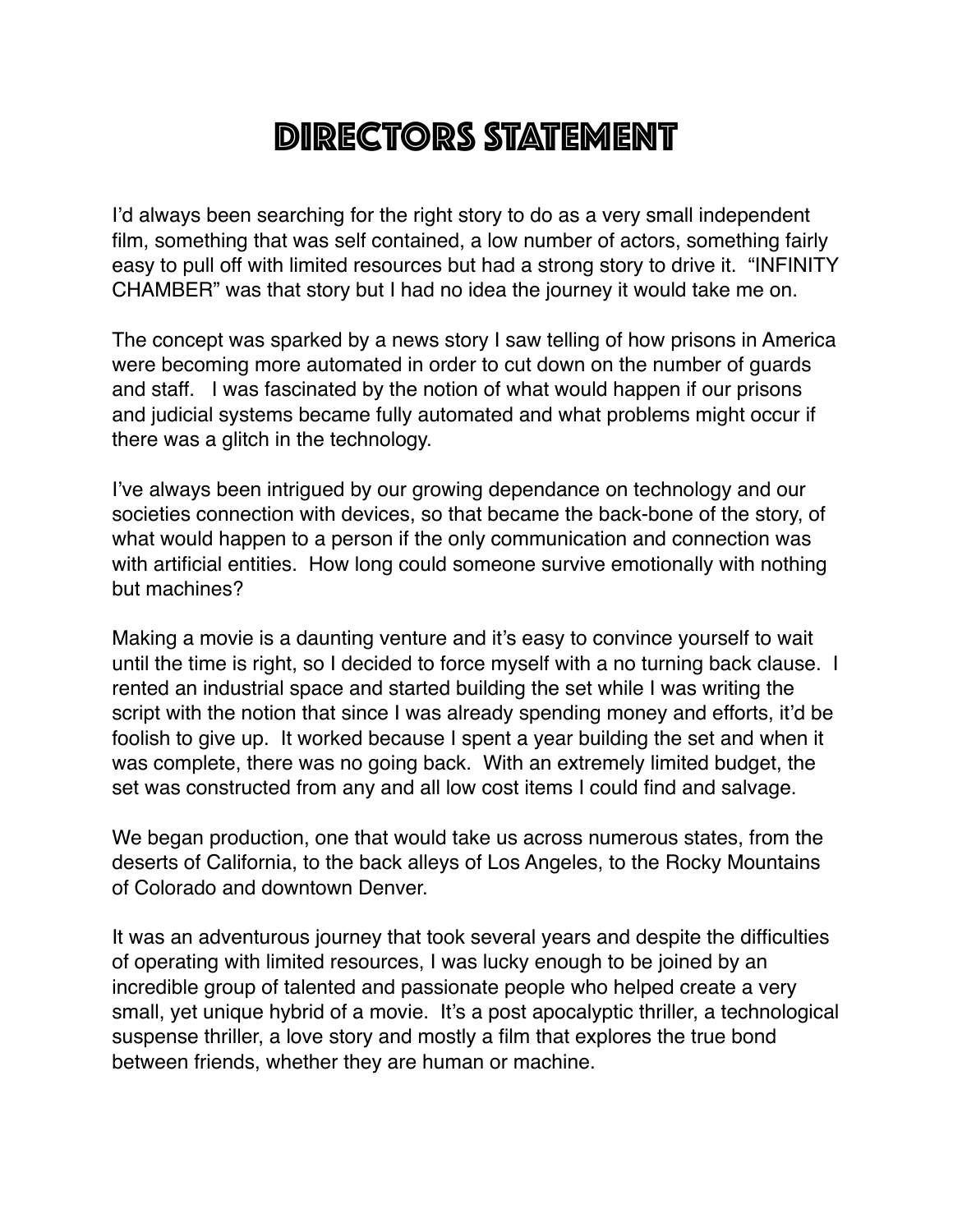## THE FILMMAKERS

**TRAVIS MILLOY** is a writer and director with over twenty years experience. He wrote and executive produced the sci-fi thriller, "Pandorum" and has worked with Warner Brothers, Universal Studios and 20th Century Fox. He has projects slated for production in late 2017 with UMedia and Constantin Pictures.

**MICHAEL DWYER** is an Executive Producer and major Science Fiction fan.

**LENNY BECKERMAN** runs Lotus Management, a management division that handles directors, screenwriters, novelist and content creators. Previously, Beckerman started Anonymous Content Management division and was instrumental in its growth for eleven years. Beckerman has worked with both commercial and critically acclaimed artists for the last 18 years in the industry.

**LAURIE SHELDON** is a first time film producer who has worked in casting and film development for over twenty years. She has worked with acclaimed filmmakers Ivan Reitman and Todd Phillips and television writer/producer/director, Don Bellisario.

**THOMAS EBERTS** is a producer of television movies and music videos. He also produces commercials for Disney, Wilson Tennis, Tailor-Made and 3M.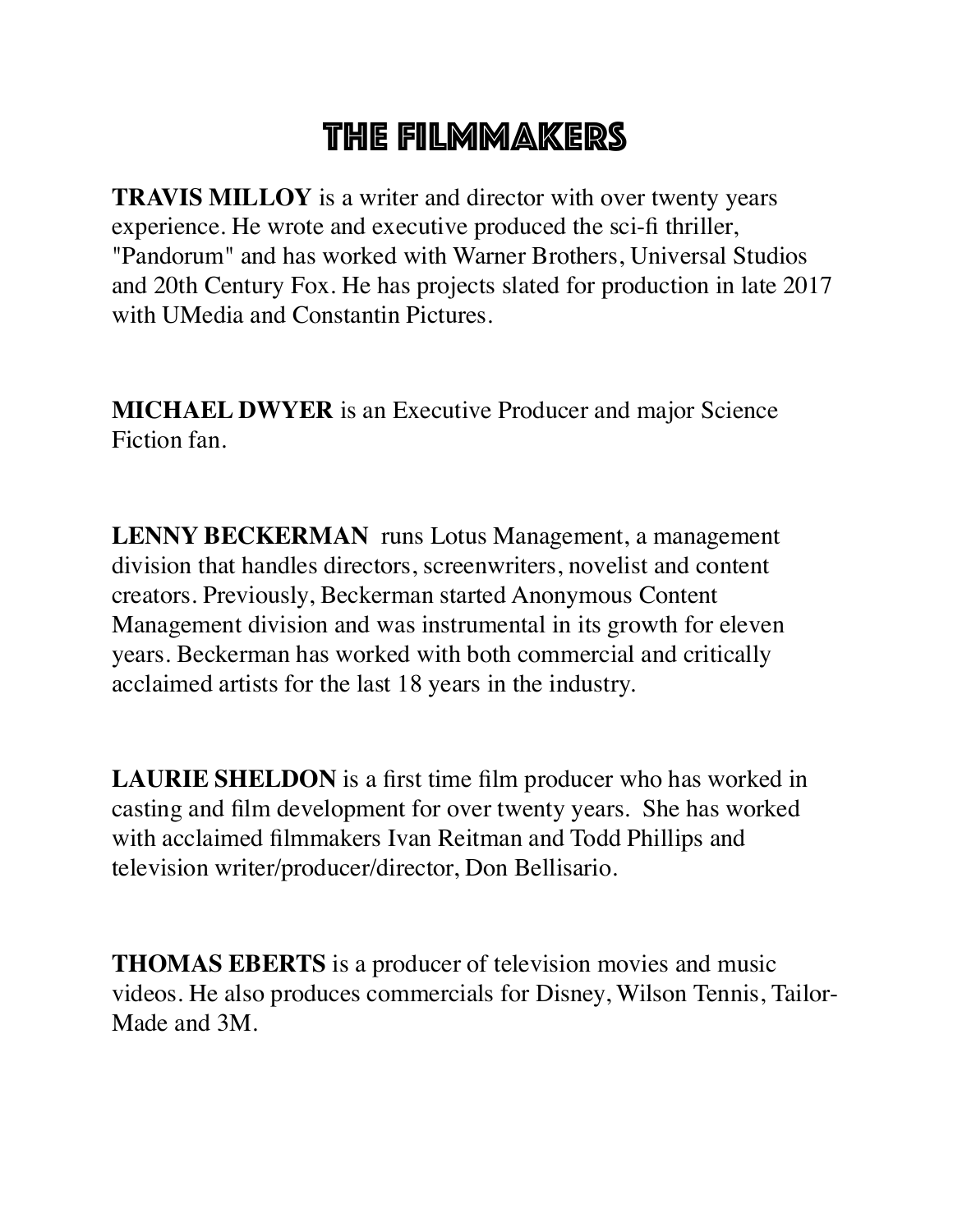**MARIANNE MILLOY** is an independent film producer and enthusiast who has supported the arts with both film and musical youth programs.

**DAVID EMRICH** is President of Post Modern Company, a media company working on feature, documentary, TV and web content. He works as a Producer and Post Production Supervisor. David started in film post sound and then became an editor, having edited independent feature films, TV commercials and documentaries including the Academy Award winning short documentary, " A Story of Healing," and the Gracie Award winning, "The Other Angels." He has supervised two series for ESPN and edited programs for PBS, CBS and Discovery.

**JASON NOLTE** is a cinematographer who has worked in film and television including National Geographic and the TLC Network for over ten years.

**MARTY MULLIN** is a cinematographer who began his career working on European commercials and music videos in the early 1980's. He has worked with some of Hollywood's top directors, such as William Fraeker, Tony Scott and Barry Sonnenfeld.

**TOM DUFFIELD** is a Production Designer, who leant his talent as a Visual Consultant for "Infinity Chamber." Tom's most recent credits include, "Lone Survivor," "Hell or High Water" and "Patriots Day."

**JACOB YOFFEE**, the resident composer for the American Studio Orchestra, was recently awarded 'Best Original Score' at LIIFE for his work on 'The Valley' and received an ASCAP Screen Music Award for MTV's 'Finding Carter' series. His music can be heard in the trailer campaigns for Star Wars : The Last Jedi, Star Wars: The Force Awakens, Disney's The Jungle Book, Pirates of the Caribbean: Dead Men Tell No Tales and Kubo & The Two Strings. Currently he is scoring Disney's hit series, 'Andi Mack'.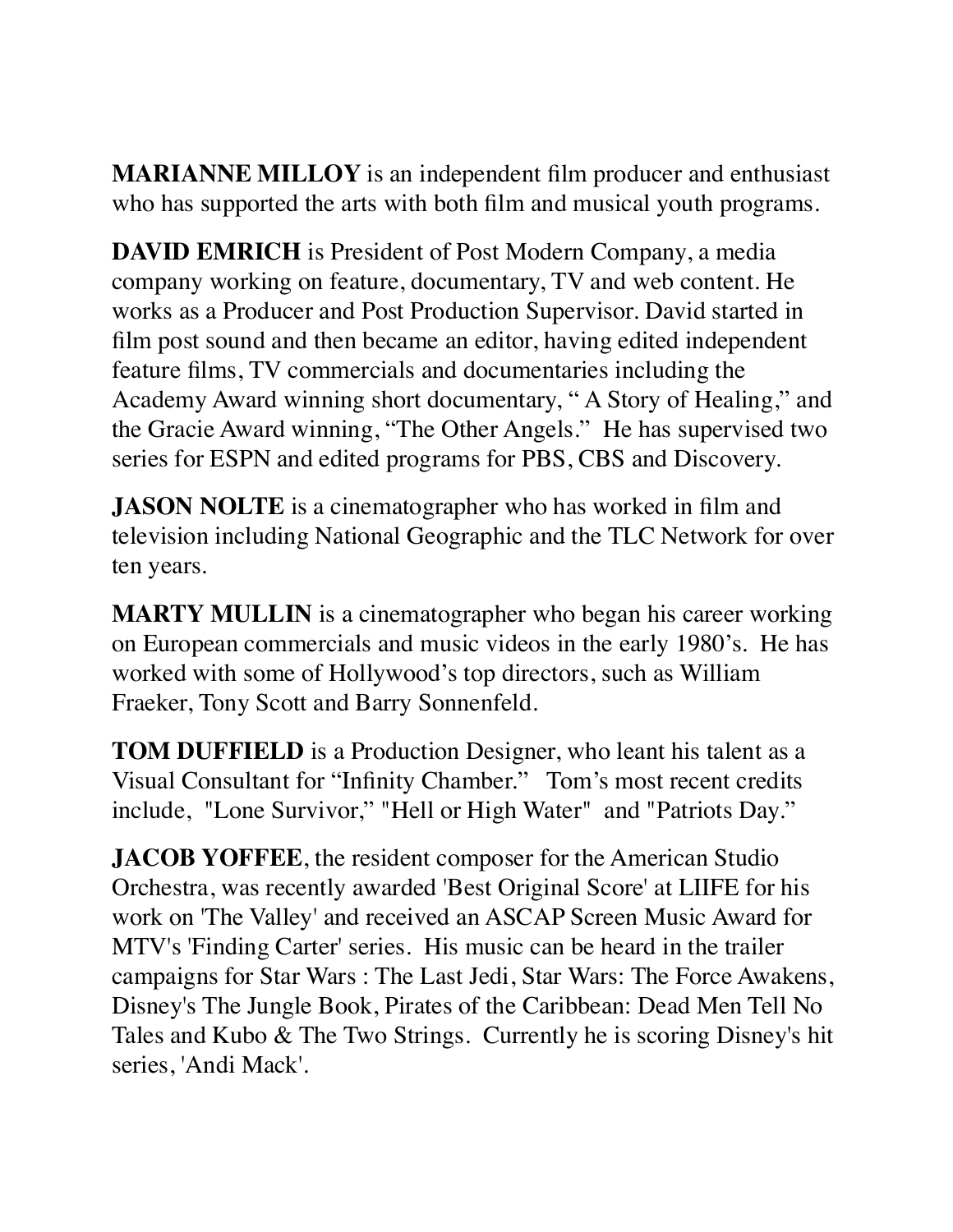### LATEST TRICK PRODUCTIONS PRESENTS

CHRISTOPHER SOREN KELLY

### INFINITY CHAMBER

CASSANDRA CLARK

CAJARDO LINDSEY

JESSE D. ARROW AS THE VOICE OF HOWARD

FEATURING

Chuck Klein - Frank's Father

Brandon Loomis - Gunman #1

Garrett Behnke - Gunman #2

Harley J. Flores - Young Frank

Paul Milloy - Hiker #1

Bode Kirchner - Hiker #2

Rufus As Himself





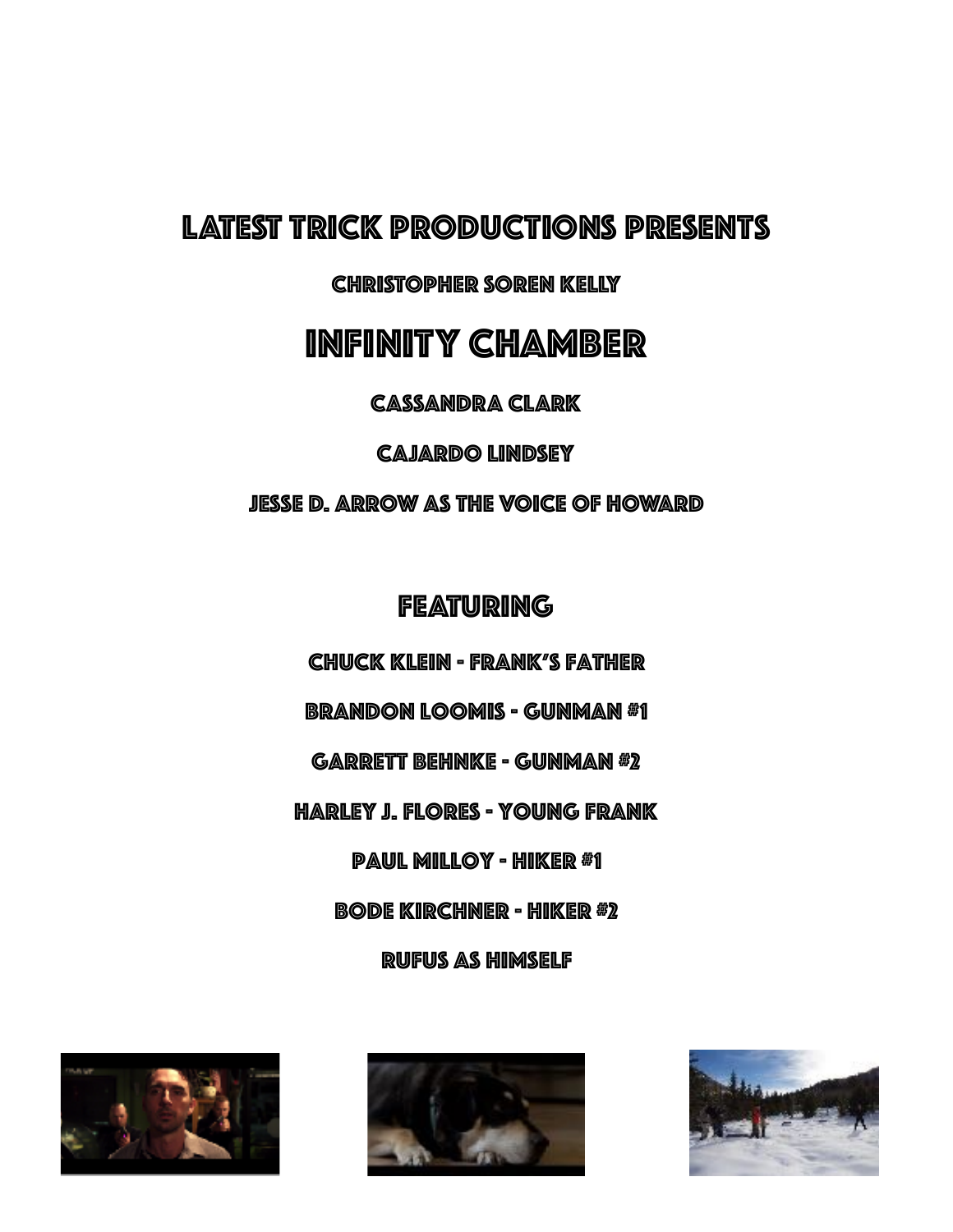### COFFEE SHOP PATRONS

Andrea "Annie" Owens

Susan Belkin

LOUIS KLOTZ

AMANDA LAU

BRIAN RAGOVIN

ARTURO GONZALEZ

BARISTA

Vanessa Gonzalez

MOUNTAIN DOUBLE

Canon Kirchner

**CREW** 

Cinematographers

Jason Nolte and Marty Mullin

Visual Consultant - Tom Duffield

CONCEPT ARTIST - JAKE HOLLANDER

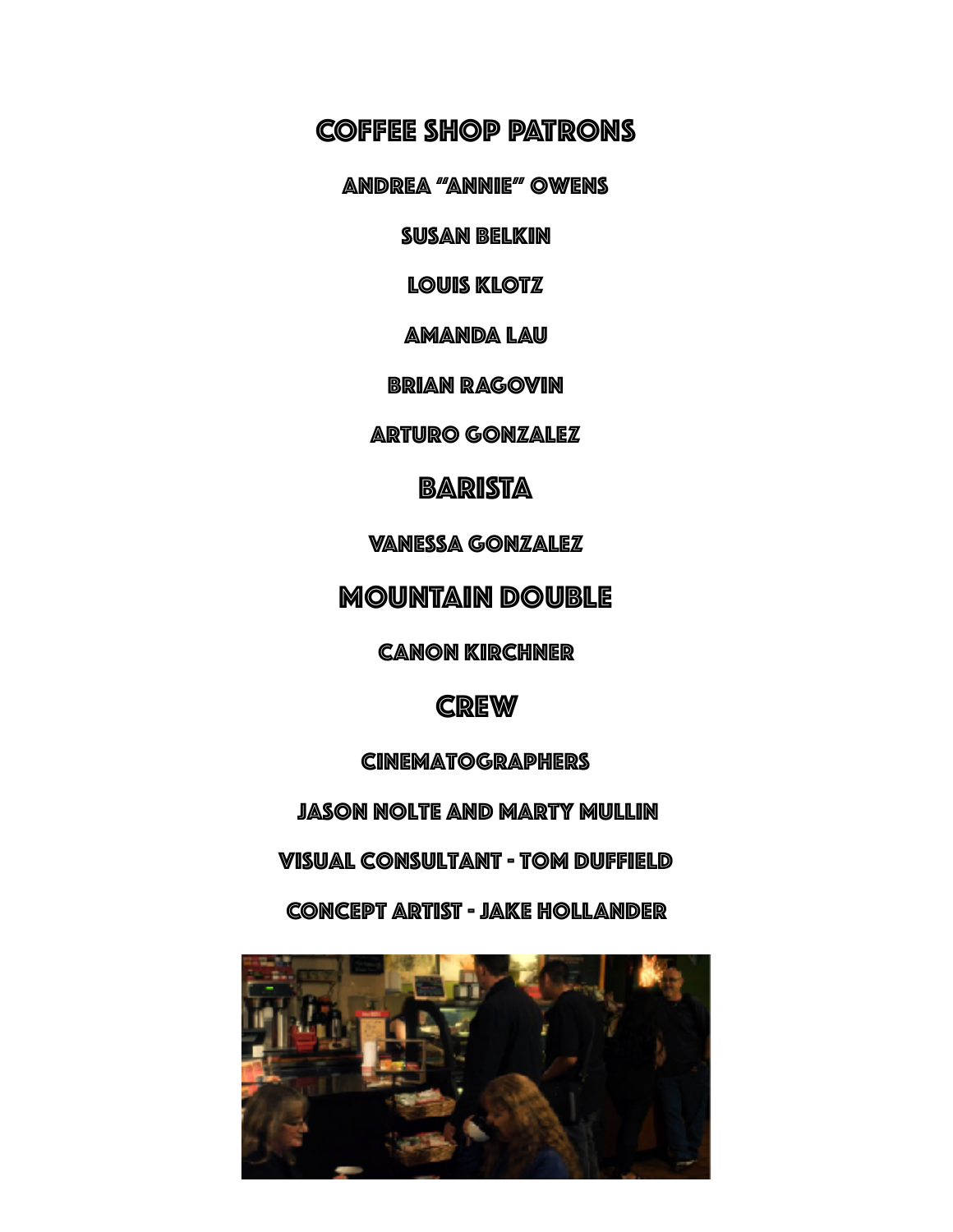### STILL PHOTOGRAPHERS

DEBORAH SHELDON - BAKER

#### CARL LINDBLOOM

#### MARIANNE MILLOY

#### 2nd UNIT PHOTOGRAPHY - DANIEL BROTHERS

SOUND - Matt Kendrick

#### CAMERA ASSISTANTS

#### Rachel lippert

#### omar kenji cruz

ben molyneux

vincent patin

#### mikey pounds

#### key grip - ian lancaster

#### grip - mike sullivan

#### Stunts - Diamond Farnsworth

#### make-up - megan landers

#### SET CONSTRUCTION

#### Katelyn bellerose — elizabeth claypool

#### emma casella - joe casella

#### security - arturo gonzalez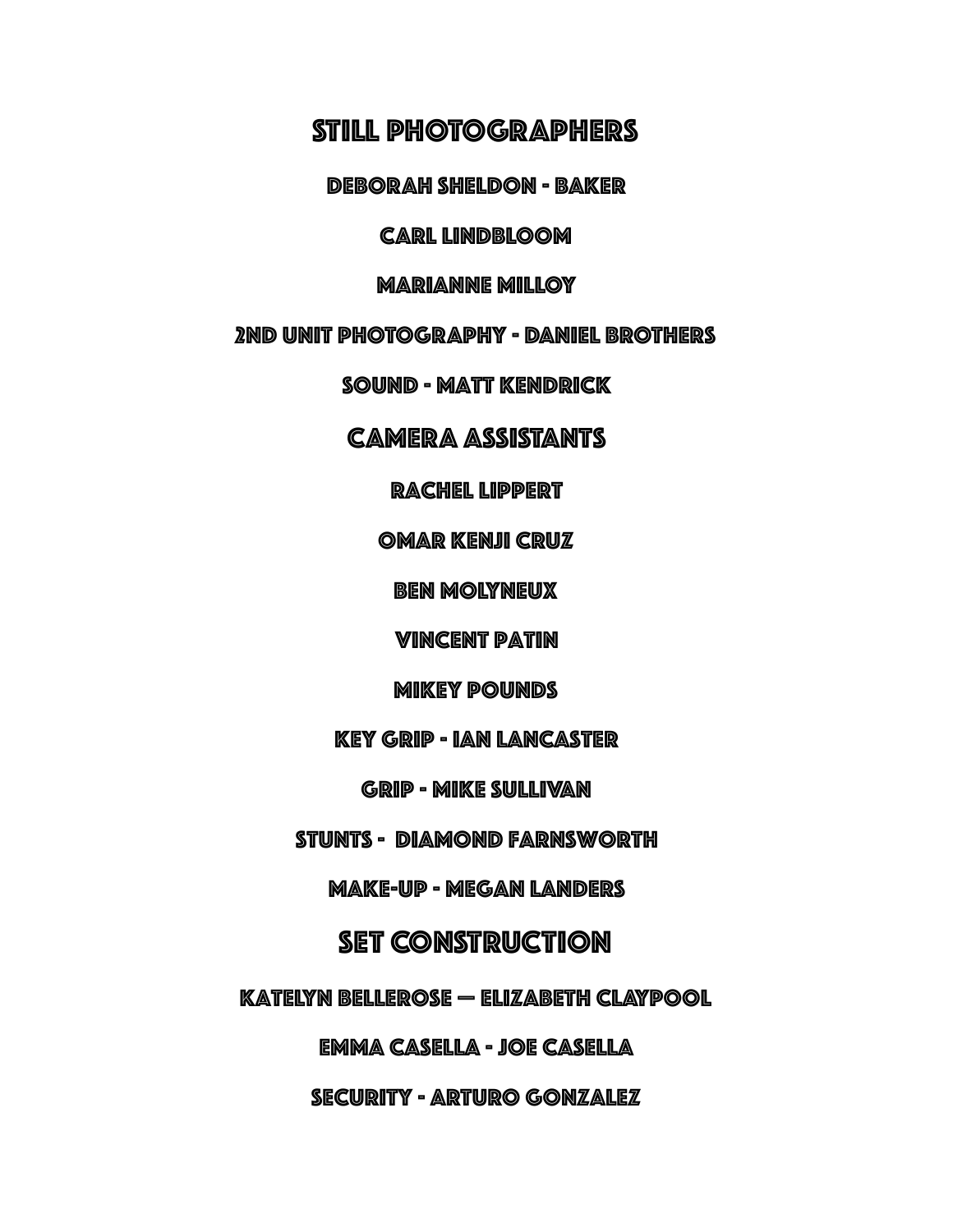#### Music By Jacob Yoffee

#### Original Song/"carry me" - Olivia Millerschin

#### MUSIC SUPERVISOR - steve belkin

additional music - michael boateng

engineer - mike eckes

assistant - harrison long

#### **MUSICIANS**

russell kirk

**CHRIS PARKER** 

#### VFX GFX Creative

### Post Production - Post Modern

post production supervisor - david eMrich

sound design/re-recording mixer - mike cramp

post production technical director - jason sedmak

foley recording - leslie gaston - drew jostAd - josh kern

colorist - rick gougLer

#### assistants

bandera cruse - kyle PflIeger - jake reuter

post production coordinator - james kirchhof